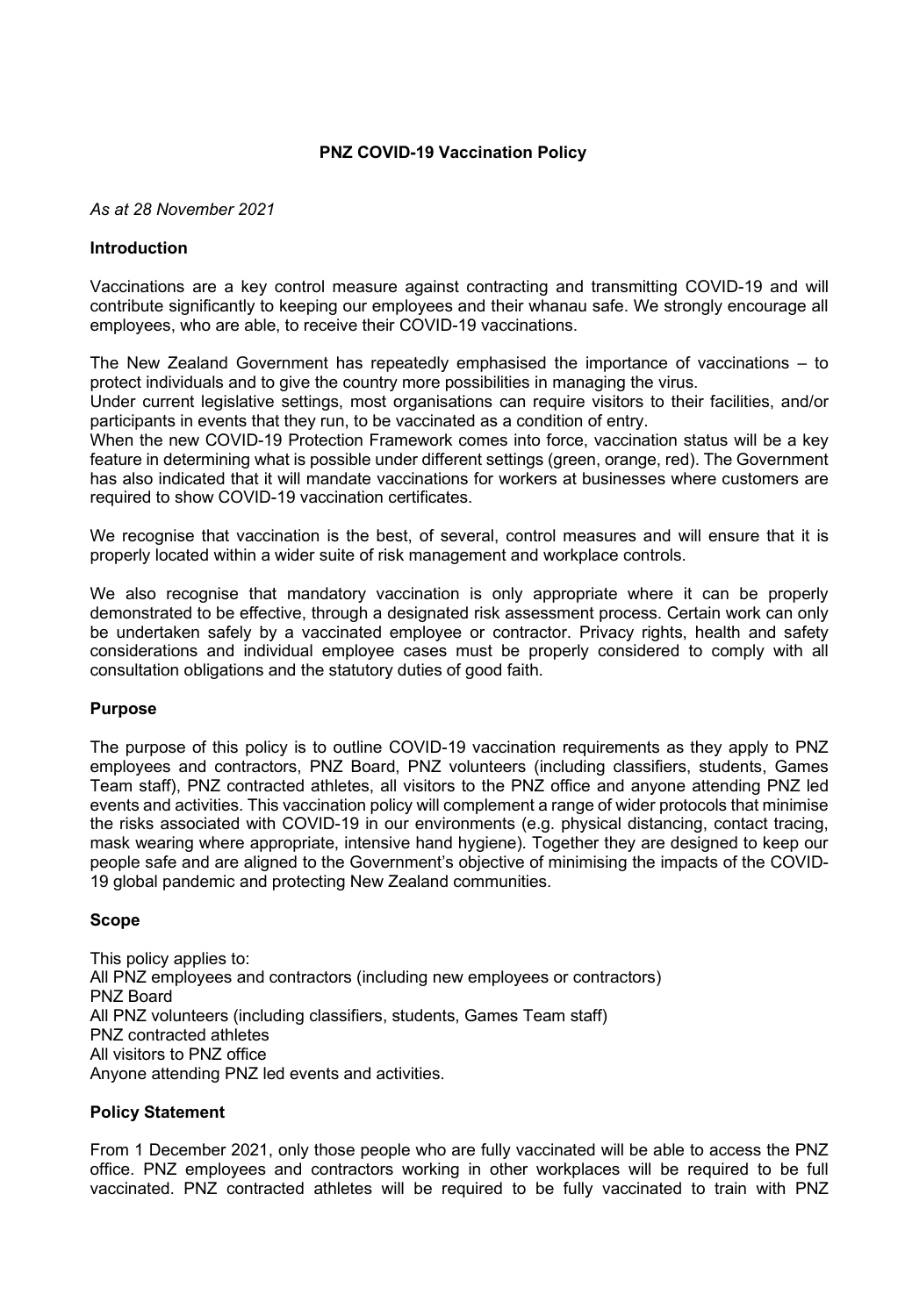contractors. PNZ Board members will be required to be fully vaccinated to attend PNZ Board Meetings and other PNZ led events or activities. PNZ Classifiers will be required to be fully vaccinated to classify at events and anyone attending PNZ led events and activities will be required to be fully vaccinated.

For the purposes of this policy, being fully vaccinated means you have received all applicable doses of the Government approved COVID-19 vaccine (including any booster shots that may, in time, be required by the Ministry of Health) and show your "My Vaccine Pass" as proof of vaccination prior to entry to the PNZ office or prior to attendance at PNZ Board meetings, events and activities and prior to any classification of Para athletes.

In the interests of health and safety, those unable or unwilling to provide proof of vaccination when requested, will be considered not to have been vaccinated. Support is available for those who may be hesitant about vaccination – any employee, contractor, board member, athlete or volunteer with concerns should speak to their Manager/Team Manager. In the meantime, for those who are hesitant, the COVID-19 website has information that may help:<https://covid19.govt.nz/covid-19-vaccines/>

PNZ respects the rights of individuals to choose whether to be vaccinated and accepts that some people will be unable to be vaccinated for medical reasons. Evidence should be provided of MOH's Temporary COVID-19 Vaccine Medical Exemption. We will work with those people who are not vaccinated on a case by case basis, respectfully and in good faith to explore options and try and find a way forward. For staff members this may involve steps such as working from home or redeployment where practical.

In addition to this policy, PNZ will maintain a range of appropriate and complementary measures at the office and at PNZ events and activities to further minimise the risks associated with COVID-19. These measures are outlined in PNZ COVID-19 Health and Safety Plans and Guidelines which are available at<https://paralympics.org.nz/about/covid-19-guidelines/>

# **Responsibilities**

PNZ Chief Executive is responsible for:

a. maintaining and appropriately securing records of the vaccination status of employees, contractors, and volunteers;

b. handling any information associated with people's health or wellbeing (including vaccination status) sensitively and in accordance with the Privacy Act;

c. ensuring job advertisements and recruitment processes set out the requirement to be fully vaccinated and provide evidence of vaccination under the Policy; and

d. consulting with employees, contractors, volunteers where individuals wish to seek an exemption from complying with this Policy.

Managers are responsible for:

a. ensuring direct reports are aware of the requirement to be fully vaccinated and provide evidence of vaccination under this Policy;

b. managing requests for leave associated with COVID-19 vaccination;

c. consulting with the PNZ Chief Executive in any of the following instances: i. a direct report notifies them that they wish to seek an exemption from complying with this Policy (e.g. on medical grounds); and/or a direct report refuses to fully vaccinate and/or provide evidence of vaccination under this Policy; and handling any information associated with people's health or wellbeing sensitively and in accordance with the Privacy Act 2020.